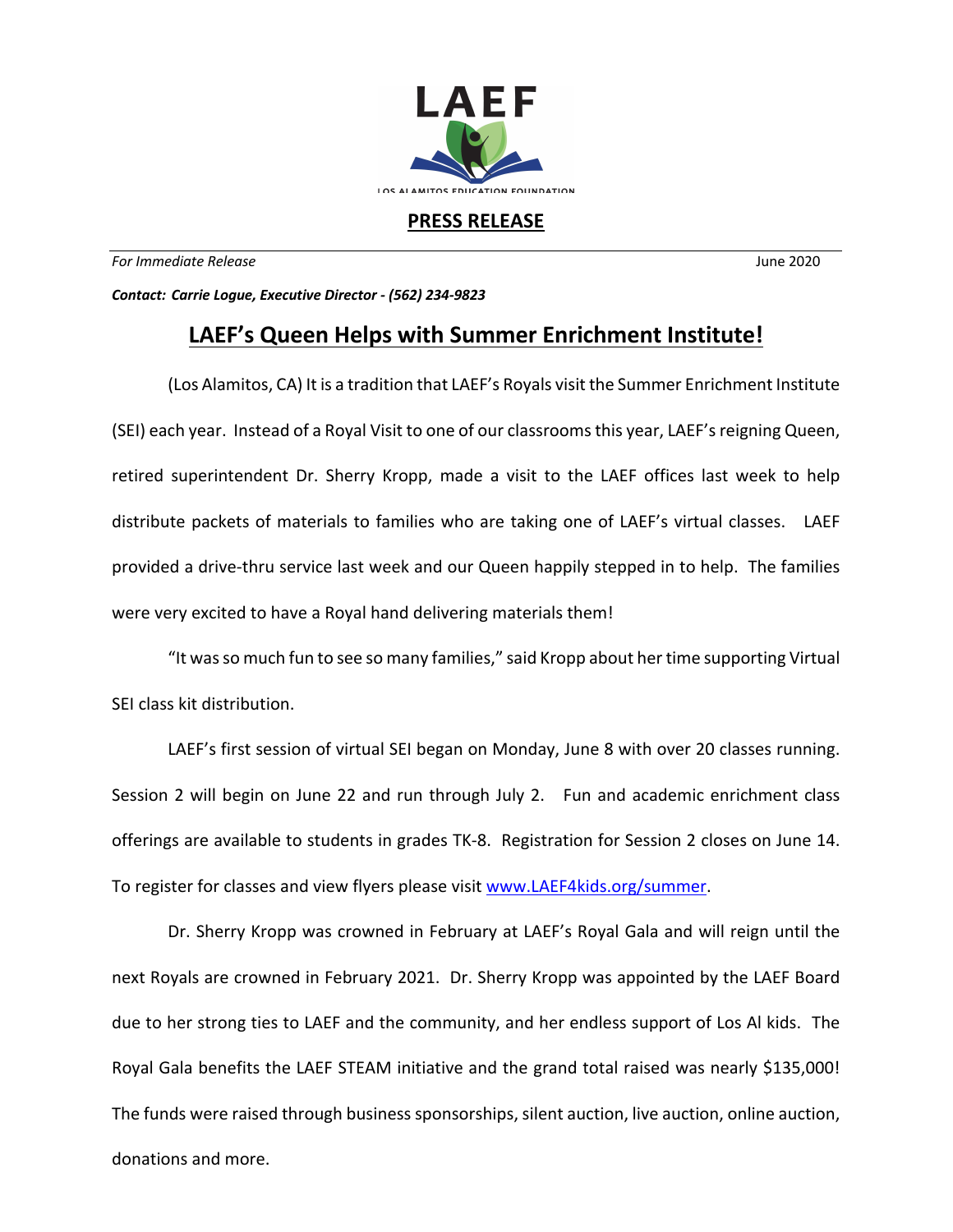LAEF is the non-profit partner of Los Alamitos Unified School District. LAEF enhances educational excellence by providing after-school and summer enrichment programs to children in grades Pre-K to 12. LAEF provides significant funding for STEAM teachers and instruction, as well as igniting new programs and providing valuable resources, to impact all students. For more information, visit www.LAEF4kids.org or call (562) 799-4700 Extension 80424 today!



LAEF Queen, Dr. Sherry Kropp handing out materials to Connor Gonzalez during LAEF's drive-

thru class kit pick-up service on June 4.